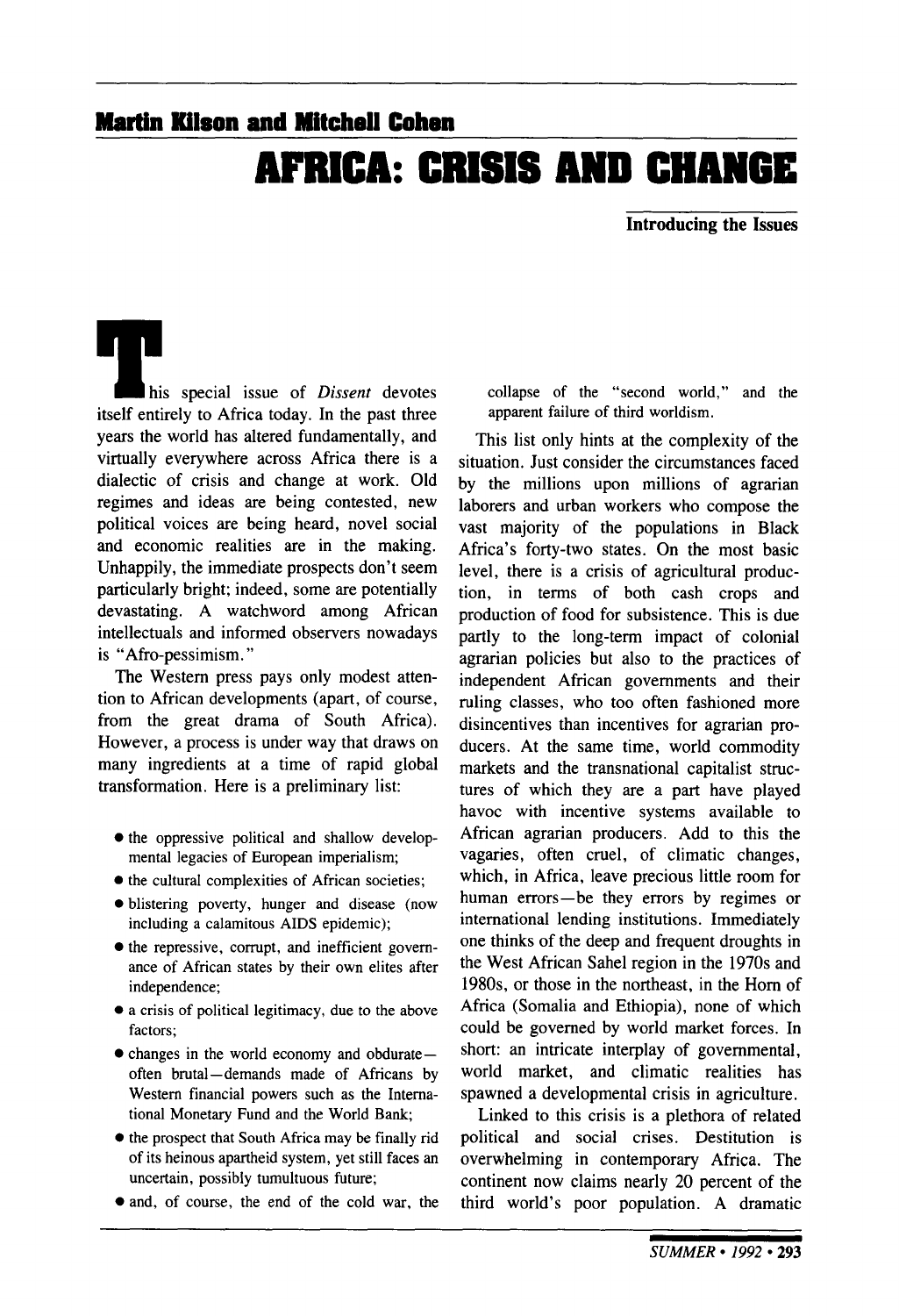downturn in government revenues from exports of cash crops began in the late 1970s, partly due to declining world commodity prices. This compelled many African states to cut back severely on already limited public services, especially expenditures for education and literacy. (African countries have the world's highest illiteracy rates.) Combine all these elements and it is not surprising that there is a frightening expansion of disenchanted citizens—peasants and workers—who are increasingly averse to "modernity." Its emotional, ethical, and cultural costs seem prohibitive to them.

Longstanding, deeply rooted human values—of family, of kinship, of communal reciprocity—have been stretched painfully, sometimes to the breaking point, leaving millions of Africans in a state of cultural limbo, of what Durkheim called anomie. It is a situation ripe for the type of dysfunctional political movements that Kenneth Jowitt recently called "movements of rage." Such movements are typically restorationist, looking backward to a traditionalist "golden age" and rejecting pragmatic accommodation to modernity. The rejection is frequently accompanied by nihilistic violence.

Fortunately, there are elements of civil society in Africa that are attentive to this emerging cultural crisis. They can be found especially among egalitarian-minded professionals (writers, artists, journalists, some lawyers, and others). Noteworthy is the role played by Africa's educated women (together with uneducated women who are small traders) in challenging governments and elites to confront cultural anomie.

The African state is at the very center of the dialectic of crisis and change sweeping Africa. Several articles in this issue of *Dissent* are particularly concerned with the predicament of the African state. The colonial regimes (British, French, Belgian, Portuguese) were, of course, authoritarian, and they bequeathed an authoritarian inheritance to African politics. True, representative or participatory political methods (for example, elections, parties, and so on) were part of the decolonization process in most of Anglophone and Francophone Africa. But this was a shallow experience, especially in institutional terms. It could not diminish colonialism's powerful statist legacy, one adverse to the healthy development of civil society. Indeed, the basic attributes of dictatorial regimes in independent Africa can be traced to the colonial statist experience.

The strength of African authoritarianism has often been linked to the interplay between African elites and transnational capitalist structures. At the same time, the impact of autocracy was especially dispiriting for African associational life—for farmers' leagues, lineage associations, ritual agencies, urban workers organizations, associations of women traders, middle-class groups. Yet these compose the elements of a potentially vital civil society in Africa that will be essential for a successful democratic and egalitarian reshaping of African states. The obstacles, however, are as formidable as the crises. One scholar, Crawford Young, has written of autocratic African client-states (either of the West or the former Eastern bloc) that,

in the most seriously deteriorated countries, the unravelling of the institutional fabric—public infrastructure, basic services, governmental apparatus—is so far advanced that alternative leadership which democratization might produce will have few resources or means to reconstruct a functioning state. Civil societies doubtless have far more modest expectations than the "terrestrial paradise" once promised [by single-party regimes]. But even these limited hopes may be disappointed, with uncertain consequences for the sustainability of democratization. In the worst cases (Zaire, Liberia, Somalia, Ethiopia), where utterly discredited autocrats clung to power through a final paroxysm of destructive violence, the devastation is so far-reaching that successors even with democratic commitments face chaotic circumstances bereft of resources.

The disabling of civil society also has its effects in "moderate" autocracies. Oppositionists find it difficult to mobilize significant numbers of people to protest government policies or actions, as Nicholas van de Walle, a leading observer of Cameroon, notes. "This not only makes toppling the government more problematic, it also has an impact on the nature of transitions, when and if they occur." What you see is not always what you get; democrati